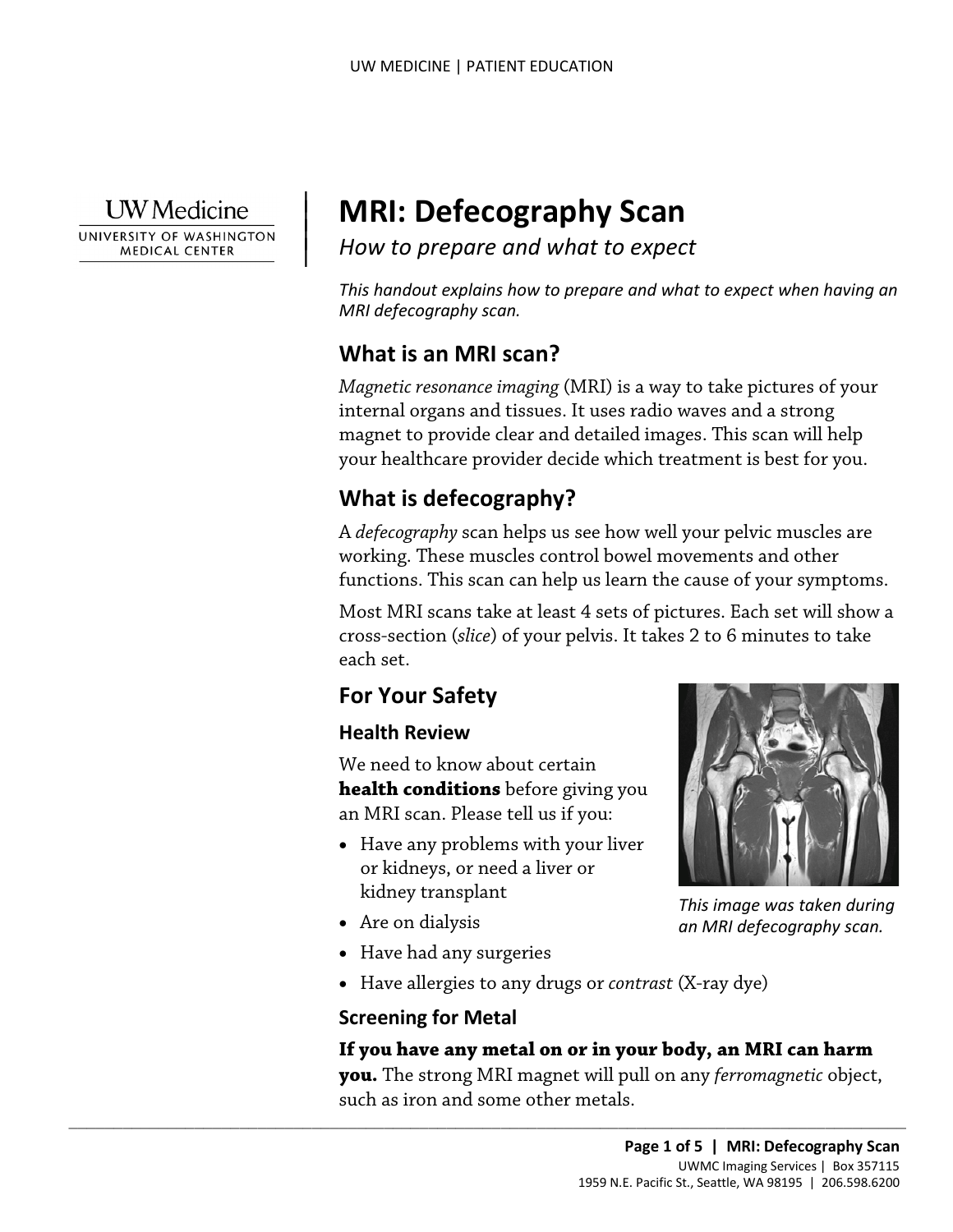This is why we need to know if you have any metal in or on your body before we give you an MRI scan. Even small amounts of metal that will not harm your body can ruin the MRI image.

Please tell MRI staff if you have:

- Aneurysm clips, a heart pacemaker (or artificial heart valve), an implanted port, an infusion catheter (such as Port-o-cath, Lifeport, or Infusaport), an intrauterine device (IUD), any metal plates, clips, pins, screws, or surgical staples, a prosthetic hip, or any implanted metal object in your body
	- Most times, surgical staples, clips, plates, pins, and screws are not a risk during MRI if they have been in place for more than 4 to 6 weeks. If needed, we may do an X-ray to check for metal.
- Tattoos or permanent eyeliner
- Medicine patches
- metal.<br>
Tattoos or permanent eyeliner<br>
Medicine patches<br>
A bullet or shrapnel in your body<br>
Ever worked with metal<br> **How do I prepare?** • A bullet or shrapnel in your body
	- Ever worked with metal

## **How do I prepare?**

- • Please talk with your referring provider if you have any concerns about managing pain or anxiety during your MRI scan.
- *Women:* Tell your provider if you are pregnant or breastfeeding, or if there is any chance you could be pregnant.
- If you take iron medicines or supplements, you must stop taking them 48 hours before your scan. Please talk with the provider who prescribed them if you have concerns.
- If your scan is in the **morning**:
	- The evening before your scan, have a light dinner, such as eggs or a sandwich.
	- Do **not** eat breakfast on the morning of your scan.
- If your scan is in the **afternoon**:

 $\_$  ,  $\_$  ,  $\_$  ,  $\_$  ,  $\_$  ,  $\_$  ,  $\_$  ,  $\_$  ,  $\_$  ,  $\_$  ,  $\_$  ,  $\_$  ,  $\_$  ,  $\_$  ,  $\_$  ,  $\_$  ,  $\_$  ,  $\_$  ,  $\_$  ,  $\_$  ,  $\_$  ,  $\_$  ,  $\_$  ,  $\_$  ,  $\_$  ,  $\_$  ,  $\_$  ,  $\_$  ,  $\_$  ,  $\_$  ,  $\_$  ,  $\_$  ,  $\_$  ,  $\_$  ,  $\_$  ,  $\_$  ,  $\_$  ,

- On the morning of your scan, have a light breakfast, such as an egg and toast, or cereal.
- Do **not** eat lunch.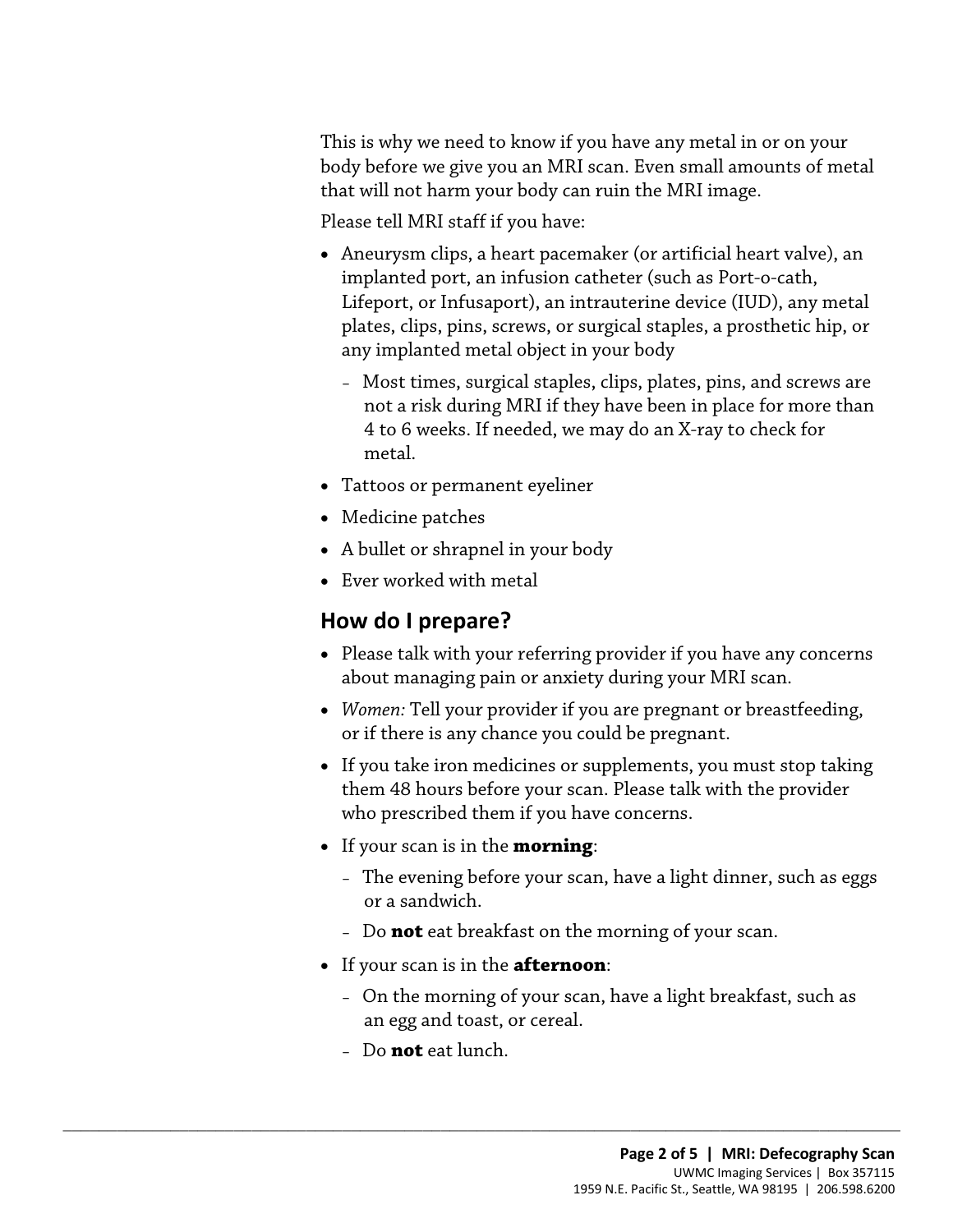#### **On the Day of Your Scan**

- • **Remove anything that might contain metal.** This includes:
	- Makeup and nail polish
	- Hairpins
	- Jewelry
	- Glasses, hearing aids, and any removable dental work
- Take your regular medicines.
- • **Starting 4 hours before your scan time:** Do **not** eat any solid food. It is OK to drink liquids that do not contain caffeine, milk, or chocolate up to 1 hour before your scan.
- **Starting 1 hour before your scan time:** Do not eat or drink anything.

## **At the Hospital**

- **Example 19 I hour Developme Deal Princi** Bo hot car of unine<br>anything.<br>**At the Hospital**<br>• You must change into a hospital gown before your scan. We will<br>give you a gown when you arrive in the MRI department.<br>• Your docto • You must change into a hospital gown before your scan. We will give you a gown when you arrive in the MRI department.
	- Your doctor will talk with you about the scan and answer your questions.
	- drug, we will ask you to remove it before your scan. • If you have an insulin pump or a patch that delivers any type of
	- your scan. • You will need to hold urine in your bladder for 30 minutes before
	- *Women:* Before the scan begins, tell the technologist if there is any chance you could be pregnant.

# **What happens during the scan?**

 $\_$  ,  $\_$  ,  $\_$  ,  $\_$  ,  $\_$  ,  $\_$  ,  $\_$  ,  $\_$  ,  $\_$  ,  $\_$  ,  $\_$  ,  $\_$  ,  $\_$  ,  $\_$  ,  $\_$  ,  $\_$  ,  $\_$  ,  $\_$  ,  $\_$  ,  $\_$  ,  $\_$  ,  $\_$  ,  $\_$  ,  $\_$  ,  $\_$  ,  $\_$  ,  $\_$  ,  $\_$  ,  $\_$  ,  $\_$  ,  $\_$  ,  $\_$  ,  $\_$  ,  $\_$  ,  $\_$  ,  $\_$  ,  $\_$  ,

You will lie on your right side on a sliding table. The technologist will help get you into position.

### **Females**

- • The doctor or technologist will insert a *catheter* (thin, plastic tube) into your rectum and inflate a small balloon at the end of the catheter. The balloon will hold the catheter in place.
- and that will make different tissues show up better on the MRI. • Your doctor will then inject gel through the catheter into your rectum. The gel will put pressure on your body parts in that area,
- The doctor will then remove the catheter from your rectum.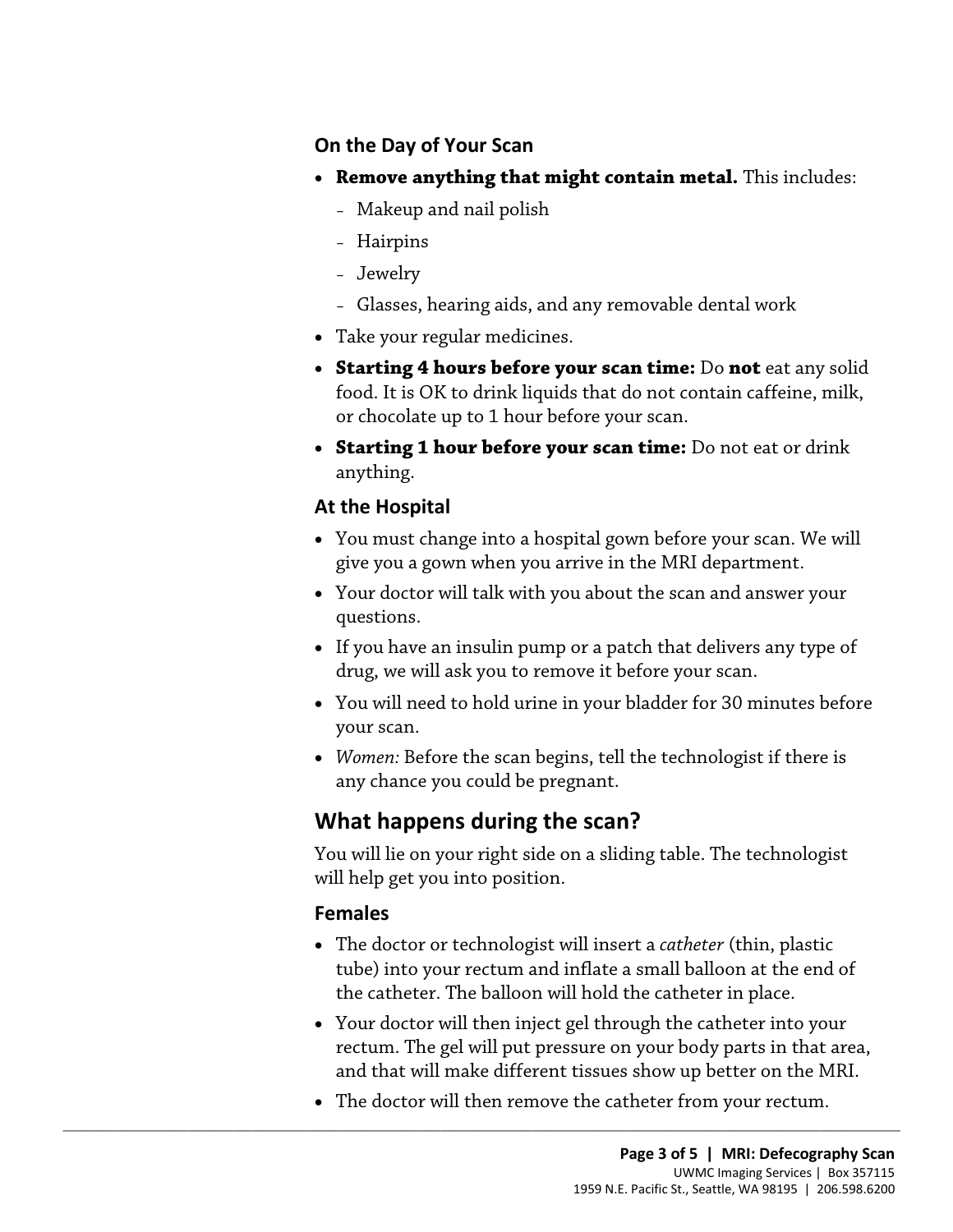- The doctor will insert a 2nd catheter into your vagina, and then inflate a small balloon at the end of it.
- into your vagina. The doctor will then remove this catheter from • A small amount of gel will be injected through this 2nd catheter your vagina.
- You may feel some pain or discomfort when the catheters are inserted into your vagina and rectum. Tell your doctor if you are having discomfort.

#### **Males**

- • The doctor or technologist will insert a *catheter* (thin, plastic tube) into your rectum and inflate a small balloon at the end of the catheter. The balloon will hold the catheter in place.
- This makes the tissues show up better on the MRI. • Your doctor will then inject gel through the catheter into your rectum. The gel will put pressure on your body parts in that area This makes the tissues show up better on the MRI.<br>• The doctor will then remove the cathet • Your doctor will then inject gel through the catheter into your rectum. The gel will put pressure on your body parts in that area.
	- The doctor will then remove the catheter from your rectum.
	- You may feel some pain or discomfort during the insertion in your rectum. Tell your doctor if you are having discomfort.

#### **After the Injection**

- You will need to wear a diaper during the scan to catch any gel that leaks out. The technologist will help you put it on.
- The technologist will slide the table inside the MRI unit and then leave the room to take the MRI pictures.
- You will be able to talk with the technologist at any time through an intercom. The technologist will also give you instructions through the intercom.
- Based on how many pictures are needed, the scan usually takes 30 to 45 minutes. A very detailed study may take longer.
- You will need to hold very still while we take the pictures.

## **What will I feel during the MRI?**

 $\_$  ,  $\_$  ,  $\_$  ,  $\_$  ,  $\_$  ,  $\_$  ,  $\_$  ,  $\_$  ,  $\_$  ,  $\_$  ,  $\_$  ,  $\_$  ,  $\_$  ,  $\_$  ,  $\_$  ,  $\_$  ,  $\_$  ,  $\_$  ,  $\_$  ,  $\_$  ,  $\_$  ,  $\_$  ,  $\_$  ,  $\_$  ,  $\_$  ,  $\_$  ,  $\_$  ,  $\_$  ,  $\_$  ,  $\_$  ,  $\_$  ,  $\_$  ,  $\_$  ,  $\_$  ,  $\_$  ,  $\_$  ,  $\_$  ,

- MRI does not cause pain.
- you medicine to help you relax during your scan. • Some patients may feel confined or uneasy (*claustrophobic*) when they are inside the MRI unit. Please tell the doctor who referred you for the MRI if you are claustrophobic. Your doctor may give